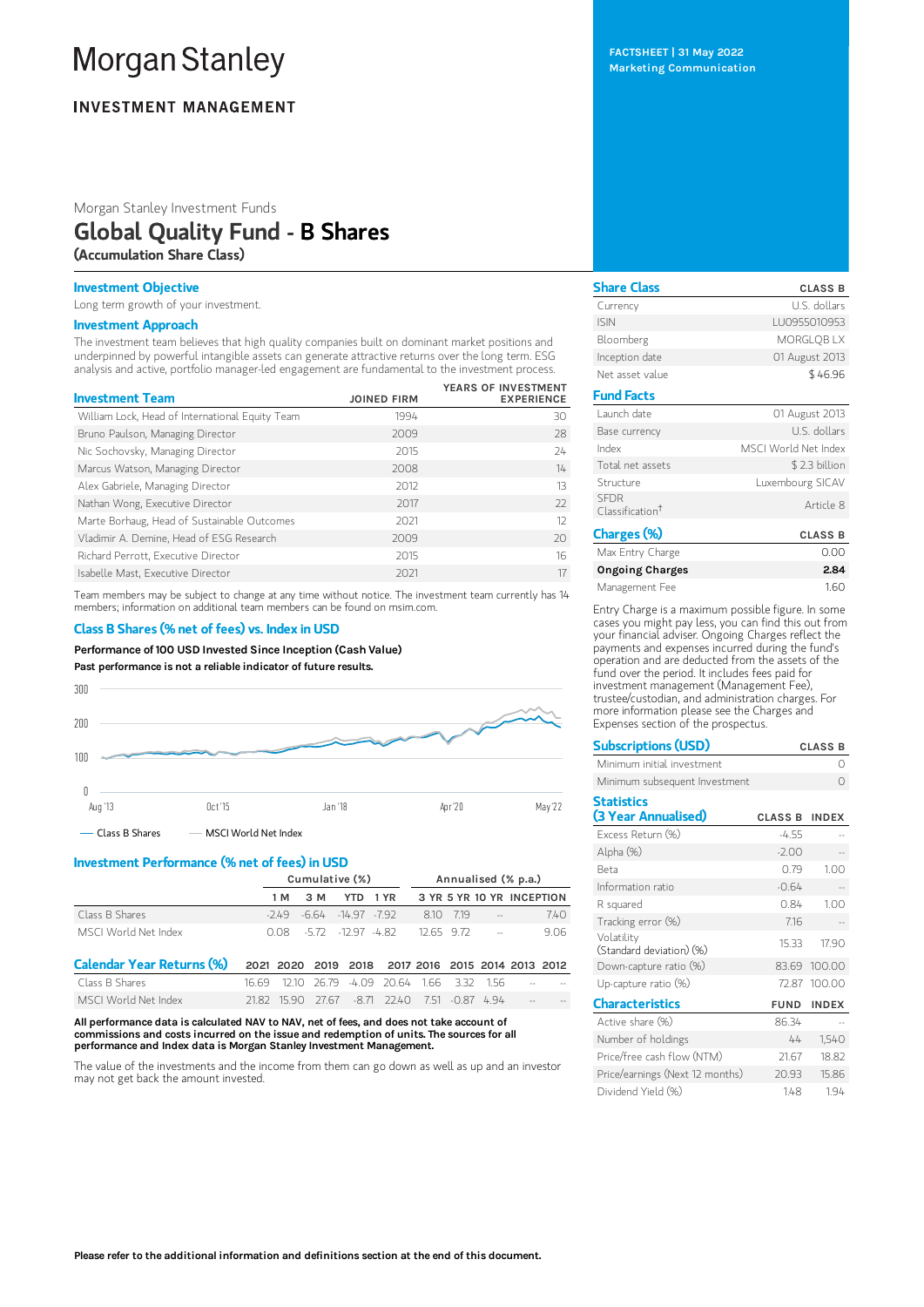## Top Countries (% of Total Net Assets)<sup>1</sup> FUND INDEX

|  | United States  | 69.69 | 68.31 |
|--|----------------|-------|-------|
|  | United Kingdom | 7.72  | 4.45  |
|  | Germany        | 5.81  | 2.28  |
|  | France         | 4.35  | 3.20  |
|  | Canada         | 3.11  | 3.69  |
|  | Taiwan         | 2.43  |       |
|  | Netherlands    | 1.86  | 1.17  |
|  | Hong Kong      | 1.74  | 0.84  |
|  | Sweden         | 1.21  | 0.97  |
|  | Cash           | 1.95  |       |

| Sector Allocation (% of Total Net Assets) <sup>1,2</sup> |                           |       | <b>INDEX</b> |
|----------------------------------------------------------|---------------------------|-------|--------------|
| Information<br>Technology                                |                           |       | 21.37        |
| Health Care                                              |                           | 23.74 | 13.44        |
|                                                          | Consumer Staples          | 17.76 | 7.42         |
|                                                          | Financials                | 8.03  | 13.86        |
| Industrials                                              |                           | 7.29  | 9.86         |
|                                                          | Consumer<br>Discretionary | 3.48  | 10.72        |
|                                                          | Communication<br>Services | 2.53  | 7.51         |
|                                                          | Cash                      | 1.95  |              |

## Top Holdings (% of Total Net Assets)<sup>3</sup> FUND INDEX Microsoft Corp 6.12 3.60

| Visa Inc.                       | 5.25  | 0.66 |
|---------------------------------|-------|------|
| Philip Morris International Inc | 5.00  | 0.31 |
| Reckitt Benckiser Plc           | 4.63  | 0.10 |
| Accenture Plc                   | 4.14  | 0.35 |
| SAP SE                          | 4.08  | 0.19 |
| Danaher Corp                    | 4.01  | 0.32 |
| Thermo Fisher Scientific Inc.   | 3.80  | 0.42 |
| Baxter International Inc        | 3.76  | 0.07 |
| Abbott Laboratories             | 3.55  | 0.39 |
| Total                           | 44.34 |      |

<sup>†</sup> This Fund is classified as an Article 8 product under the Sustainable Finance Disclosure Regulation. Article 8 products are those which promote environmental or social characteristics and which integrate sustainability into the investment process in a binding manner. Before making any decision to invest in the fund mentioned herein, please refer to all the characteristics and objectives of the Fund noted in the current Prospectus and KIID at morganstanleyinvestmentfunds.com.

The MS INVF Global Quality Fund includes climate- and weapons-related [exclusions,](https://www.morganstanley.com/im/publication/msinvf/material/rsp_msinvf_gb_gbei_gq_en.pdf?1654720968714) the details of which may be found in the Fund's Restriction Screening policy.

<sup>1</sup>May not sum to 100% due to the exclusion of other assets and liabilities. <sup>2</sup> For additional information regarding sector classification/definitions please visit www.msci.com/gics and the glossary at www.morganstanley.com/im. <sup>3</sup> These securities and percentage allocations are only for illustrative purposes and do not constitute, and should not be construed as, investment advice or recommendations with respect to the securities or investments mentioned.

#### Please refer to the Prospectus for full risk disclosures, available at w.morganstanleyinvestmentfunds.co<mark>m. All data as of 31.05.2022 and</mark> subject to change daily.

This is a marketing communication. Applications for shares in the Fund should not be made without first consulting the current Prospectus and the Key Investor Information Document ("KIID"), which are available in English and in the official language of your local jurisdiction at

[morganstanleyinvestmentfunds.com](https://www.morganstanley.com/im/msinvf/index.html) or free of charge from the Registered Office of Morgan Stanley Investment Funds, European Bank and Business Centre, 6B route de Trèves, L-2633 Senningerberg, R.C.S. Luxemburg B 29 192. A summary of investor rights is available in English at the same website.

If the management company of the relevant Fund decides to terminate its arrangement for marketing that Fund in any EEA country where it is registered for sale, it will do so in accordance with the relevant UCITS rules.

#### Share Class B Risk and Reward Profile

| Lower Risk |                                  |  |                                   | Higher Risk |  |
|------------|----------------------------------|--|-----------------------------------|-------------|--|
|            |                                  |  |                                   |             |  |
|            | <b>Potentially Lower Rewards</b> |  | <b>Potentially Higher Rewards</b> |             |  |

The risk and reward category shown is based on historic data.

- Historic figures are only a guide and may not be a reliable indicator of what may happen in the future.
- As such this category may change in the future.
- The higher the category, the greater the potential reward, but also the greater the risk of losing the investment. Category 1 does not indicate a risk free investment.
- The fund is in this category because it invests in company shares and the fund's simulated and/or realised return has experienced high rises and falls historically.
- The fund may be impacted by movements in the exchange rates between the fund's currency and the currencies of the fund's investments.

This rating does not take into account other risk factors which should be considered before investing, these include:

- The fund relies on other parties to fulfill certain services, investments or transactions. If these parties become insolvent, it may expose the fund to financial loss.
- Sustainability factors can pose risks to investments, for example: impact asset values, increased operational costs.
- There may be an insufficient number of buyers or sellers which may affect the funds ability to buy or sell securities.
- Investment in China A-Shares via Shanghai-Hong Kong and Shenzhen-Hong Kong Stock Connect programs may also entail additional risks, such as risks linked to the ownership of shares.
- Past performance is not a reliable indicator of future results. Returns may increase or decrease as a result of currency fluctuations. The value of investments and the income from them can go down as well as up and investors may lose all or a substantial portion of his or her investment.
- The value of the investments and the income from them will vary and there can be no assurance that the Fund will achieve its investment objectives.
- Investments may be in a variety of currencies and therefore changes in rates of exchange between currencies may cause the value of investments to decrease or increase. Furthermore, the value of investments may be adversely affected by fluctuations in exchange rates between the investor's reference currency and the base currency of the investments.

#### Additional B Share Classes

|          | <b>CURRENCY</b> | LAUNCH     | <b>ISIN</b>  | <b>BLOOMBERG</b> |
|----------|-----------------|------------|--------------|------------------|
| BH (EUR) | FUR.            | 01 08 2013 | LU0955011845 | MORGOBH LX       |

#### **DEFINITIONS**

Active Share is a measure of the percentage of stock holdings in a managers portfolio that differ from the benchmark index (based on holdings and weight of holdings). Active Share scores range from 0%-100%. A score of 100% means you are completely different from the benchmark. Active Share calculation may consolidate holdings with the<br>same economic exposure. **AIpha** (Jensen's) is a risk-adjusted performance measure that represents the average return on a portfolio or investment above or below that predicted by the capital asset pricing model (CAPM) given the portfolio's or investment's beta and the average market return. Prior to 6/30/2018 Alpha was calculated as the excess return of the fund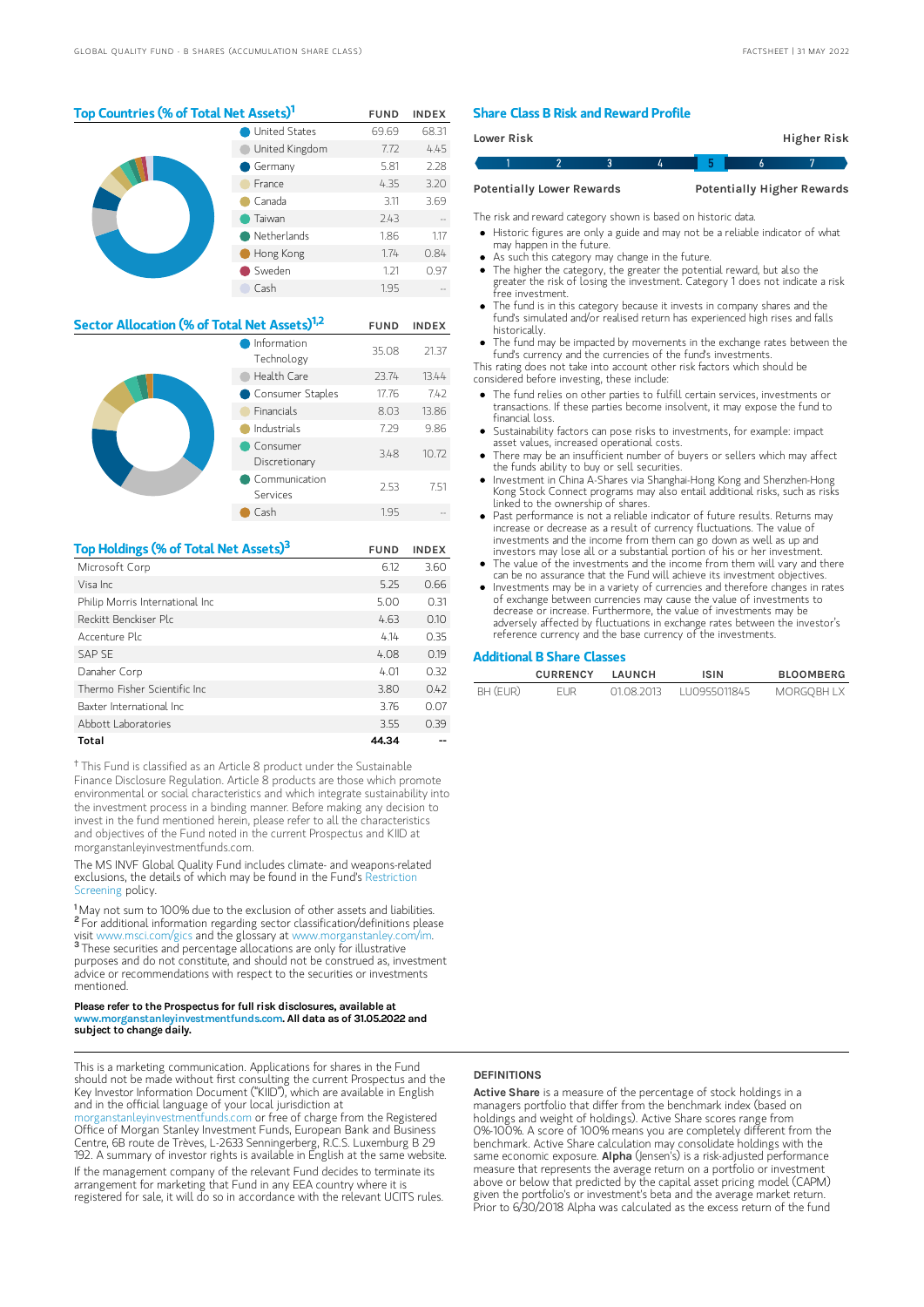versus benchmark. Beta is a measure of the relative volatility of a fund to the market's upward or downward movements. A beta greater than 1.0 identifies an issue or fund that will move more than the market, while a beta less than 1.0 identifies an issue or fund that will move less than the market. The Beta of the Market is always equal to 1. **Bloomberg** stands for 'Bloomberg Global Identifier (BBGID)'. This is a unique 12 digit alphanumerical code designed to enable the identification of securities, such as the Morgan Stanley Investment Funds sub-funds at share class level, on a Bloomberg Terminal. The Bloomberg Terminal, a system provided by Bloomberg L.P., enables analysts to access and analyse real-time financial market data. Each Bloomberg code starts with the same BBG prefix, followed by nine further characters that we list here in this guide for each share class of each fund. Cash & Equivalents are defined as the value of assets that can be converted into cash immediately. These include commercial paper, open FX transactions, Treasury bills and other short-term instruments. Such instruments are considered cash equivalents because they are deemed liquid and not subject to significant risk of changes in values. Dividend yield is the ratio between how much a company pays out in dividends each year relative to its share price. Excess Return or value added (positive or negative) is the portfolio's return relative to the return of the benchmark. Information ratio is the portfolio's alpha or excess return per unit of risk, as measured by tracking error, versus the portfolio's benchmark. ISIN is the international securities identification number (ISIN), a 12 digit code consisting of numbers and letters that distinctly identifies securities. NAV is the Net Asset Value per share of the Fund (NAV), which represents the value of the assets of a fund less its liabilities. Number of holdings provided are a typical range, not a maximum number. The portfolio may exceed this from time to time due to market conditions and outstanding trades. Price/earnings (P/E) is the price of a stock divided by its earnings per share for the past 12 months. Sometimes called the multiple, P/E gives investors an idea of how much they are paying for a company's earning power. The higher the P/E, the more investors are paying, and therefore the more earnings growth they are expecting. Price/free cash flow (NTM) is a ratio used to compare a company's market value to its free cash flow. It is calculated by dividing the company's per-share stock price by its per-share free cash flow. Free Cash flow is calculated by subtracting a company's Capital Expenditures from its Operating Cash flow. R squared measures how well an investment's returns correlate to an index. An R squared of 1.00 means the portfolio performance is 100% correlated to the index's, whereas a low r-squared means that the portfolio performance is less correlated to the index's. Tracking error is the standard deviation of the difference between the returns of an investment and its benchmark. Upside/downside market capture measures annualized performance in up/down markets relative to the market benchmark. Volatility (Standard deviation) measures how widely individual performance returns, within a performance series, are dispersed from the average or mean value.

#### INDEX INFORMATION

The MSCI World Net Index is a free float adjusted market capitalization weighted index that is designed to measure the global equity market performance of developed markets. The term "free float" represents the portion of shares outstanding that are deemed to be available for purchase in the public equity markets by investors. The performance of the Index is listed in U.S. dollars and assumes reinvestment of net dividends. The index is unmanaged and does not include any expenses, fees or sales charges. It is not possible to invest directly in an index.

#### DISTRIBUTION

This communication is only intended for and will only be distributed to persons resident in jurisdictions where such distribution or availability would not be contrary to local laws or regulations. In particular, the Shares are not for distribution to US persons.

Ireland: MSIM Fund Management (Ireland) Limited. Registered Office: The Observatory, 7-11 Sir John Rogerson's Quay, Dublin 2, D02 VC42, Ireland. Registered in Ireland as a private company limited by shares under company number 616661. MSIM Fund Management (Ireland) Limited is regulated by the Central Bank of Ireland. United Kingdom: Morgan Stanley Investment Management Limited is authorised and regulated by the Financial Conduct Authority. Registered in England. Registered No. 1981121. Registered Office: 25 Cabot Square, Canary Wharf, London E14 4QA,<br>authorised and regulated by the Financial Conduct Authority. **Dubai:** Morgan Stanley Investment Management Limited (Representative Office, Unit Precinct 3-7th Floor-Unit 701 and 702, Level 7, Gate Precinct Building 3, Dubai International Financial Centre, Dubai, 506501, United Arab Emirates. Telephone: +97 (0)14 709 7158). Italy: MSIM Fund Management (Ireland)Limited, Milan Branch (Sede Secondaria di Milano) is a branch of MSIM Fund Management (Ireland) Limited, a company registered in Ireland, regulated by the Central Bank of Ireland and whose registered office is at The Observatory, 7-11 Sir John Rogerson's Quay, Dublin 2, D02 VC42, Ireland. MSIM Fund Management (Ireland) Limited Milan Branch (Sede Secondaria di Milano) with seat in Palazzo Serbelloni Corso Venezia, 16

20121 Milano, Italy, is registered in Italy with company number and VAT number 11488280964. The Netherlands: MSIM Fund Management (Ireland) Limited, Rembrandt Tower, 11th Floor Amstelplein 1 1096HA, Netherlands. Telephone: 31 2-0462-1300. Morgan Stanley Investment Management is a branch office of MSIM Fund Management (Ireland) Limited. MSIM Fund Management (Ireland) Limited is regulated by the<br>Central Bank of Ireland. **France:** MSIM Fund Management (Ireland) Limited, Paris Branch is a branch of MSIM Fund Management (Ireland) Limited, a company registered in Ireland, regulated by the Central Bank of Ireland and whose registered office is at The Observatory, 7-11 Sir John Rogerson's Quay, Dublin 2, D02 VC42, Ireland. MSIM Fund Management (Ireland) Limited Paris Branch with seat at 61 rue de Monceau 75008 Paris, France, is registered in France with company number 890 071 863 RCS. Spain: MSIM Fund Management (Ireland) Limited, Sucursal en España is a branch of MSIM Fund Management (Ireland) Limited, a company registered in Ireland, regulated by the Central Bank of Ireland and whose registered office is at The Observatory, 7-11 Sir John Rogerson's Quay, Dublin 2, D02 VC42, Ireland. MSIM Fund Management (Ireland) Limited, Sucursal en España with seat in Calle Serrano 55, 28006, Madrid, Spain, is registered in Spain with tax<br>identification number W0058820B. **SwitzerIand:** Morgan Stanley & Co. International plc, London, Zurich Branch Authorised and regulated by the Eidgenössische Finanzmarktaufsicht ("FINMA"). Registered with the Register of Commerce Zurich CHE-115.415.770. Registered Office: Beethovenstrasse 33, 8002 Zurich, Switzerland, Telephone +41 (0) 44 588 1000. Facsimile Fax: +41(0) 44 588 1074.

Australia: This publication is disseminated in Australia by Morgan Stanley Investment Management (Australia) Pty Limited ACN: 122040037, AFSL No. 314182, which accepts responsibility for its contents. This publication, and any access to it, is intended only for "wholesale clients" within the meaning of the Australian Corporations Act. Hong Kong: This document has been issued by Morgan Stanley Asia Limited for use in Hong Kong and shall only be made available to "professional investors" as defined under the Securities and Futures Ordinance of Hong Kong (Cap 571). The contents of this document have not been reviewed nor approved by any regulatory authority including the Securities and Futures Commission in Hong Kong. Accordingly, save where an exemption is available under the relevant law, this document shall not be issued, circulated, distributed, directed at, or made available to, the public in Hong Kong. Singapore: This publication should not be considered to be the subject of an invitation for subscription or purchase, whether directly or indirectly, to the public or any member of the public in Singapore other than (i) to an institutional investor under section 304 of the Securities and Futures Act, Chapter 289 of Singapore ("SFA"), (ii) to a "relevant person" (which includes an accredited investor) pursuant to section 305 of the SFA, and such distribution is in accordance with the conditions specified in section 305 of the SFA; or (iii) otherwise pursuant to, and in accordance with the conditions of, any other applicable provision of the SFA. In particular, for investment funds that are not authorized or recognized by the MAS, units in such funds are not allowed to be offered to the retail public; any written material issued to persons as aforementioned in connection with an offer is not a prospectus as defined in the SFA and, accordingly, statutory liability under the SFA in relation to the content of prospectuses does not apply, and investors should consider carefully whether the investment is suitable for them. This publication has not been reviewed by the Monetary Authority of Singapore.

Chile: Neither the Fund nor the interests in the Fund are registered in the Registry of Offshore Securities (el Registro de Valores Extranjeros) or subject to the supervision of the Commission for the Financial Market (la Comisión para el Mercado Financiero). This document and other offering materials relating to the offer of the interests in the Fund do not constitute a public offer of, or an invitation to subscribe for or purchase, the Fund interests in the Republic of Chile, other than to individually identified purchasers pursuant to a private offering within the meaning of Article 4 of the Chilean Securities Act (la Ley del Mercado de Valores) (an offer that is not "addressed to the public at large or to a certain sector or specific group of the public").

**Peru:** The interests in the Fund have not been and will not be registered in Peru under Decreto Legislativo 862: Ley de Fondos de Inversión y sus Sociedades Administradoras or under Decreto Legislativo 861: Ley del Mercado de Valores (the "Securities Market Law"), and are being offered to institutional investors only (as defined in article 8 of the Securities Market Law) pursuant to a private placement, according to article 5 of the Securities Market Law. The interests in the Fund have not been registered in the securities market public registry (Registro Público del Mercado de Valores) maintained by, and the offering of the Fund interests in Peru is not subject to the supervision of, the Superintendencia del Mercado de Valores. Any transfers of the Fund interests shall be subject to the limitations contained in the Securities Market Law and the regulations issued thereunder.

#### IMPORTANT INFORMATION

EMEA: This marketing communication has been issued by MSIM Fund Management (Ireland) Limited. MSIM Fund Management (Ireland)